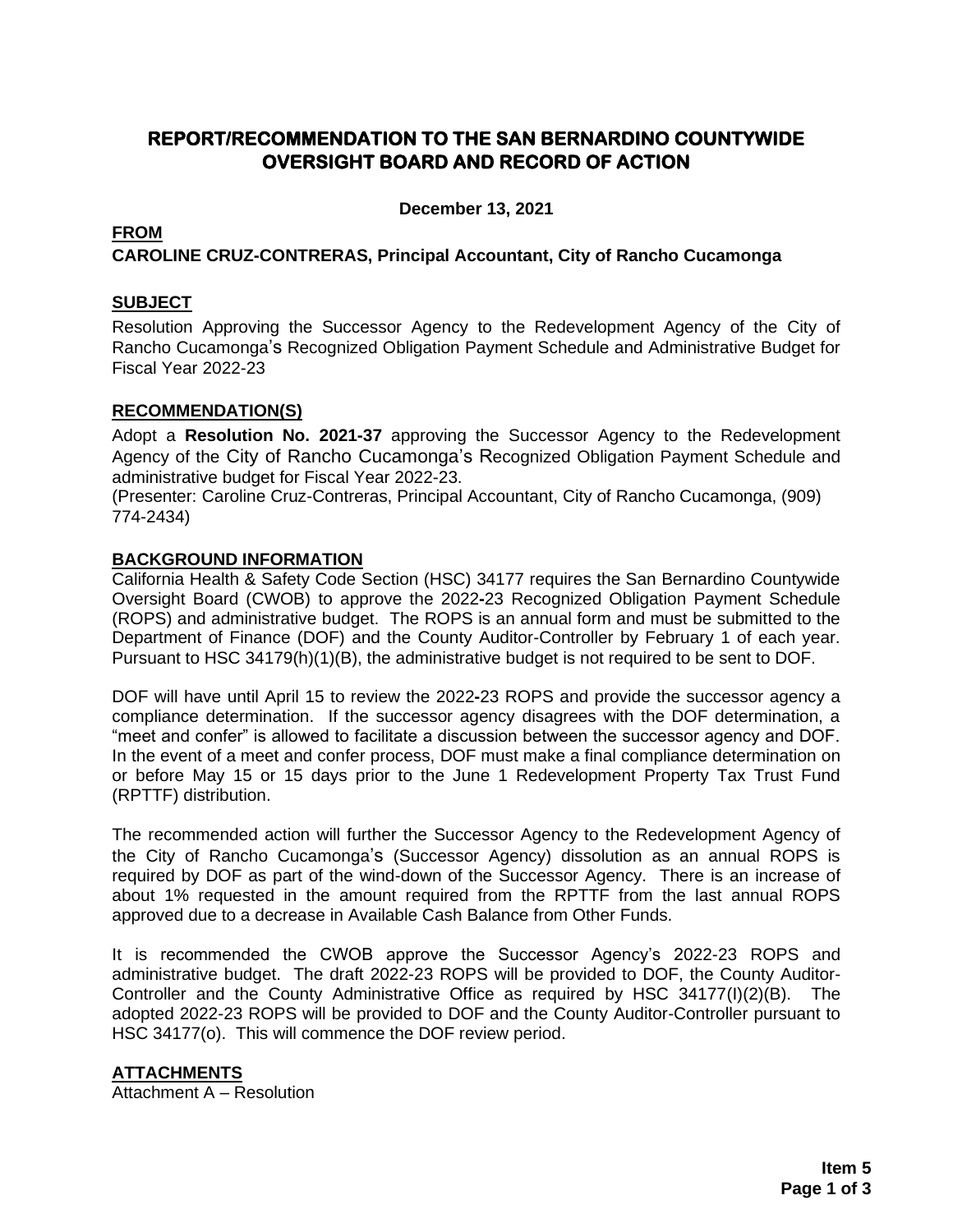**Resolution Approving the Successor Agency to the Redevelopment Agency of the City of Rancho Cucamonga's Recognized Obligation Payment Schedule and Administrative Budget for Fiscal Year 2022-23**

Attachment B – ROPS for Fiscal Year 2022-23 Attachment C – Administrative Budget for Fiscal Year 2022-23

#### **REVIEW BY OTHERS**

This item has been reviewed by Auditor-Controller/Treasurer/Tax Collector on December 01,2021 and San Bernardino Countywide Oversight Board Legal Counsel on November 24, 2021.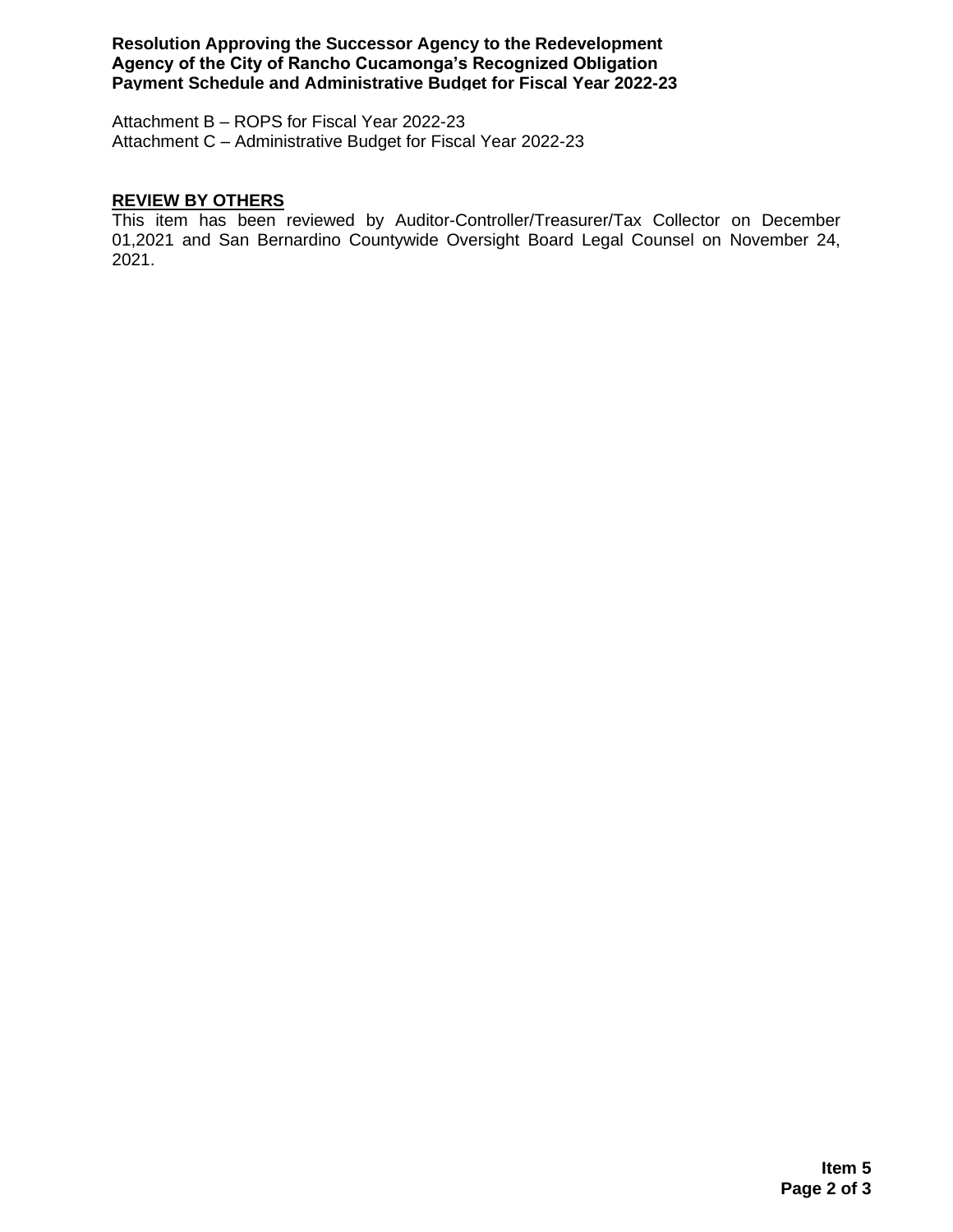**Resolution Approving the Successor Agency to the Redevelopment Agency of the City of Rancho Cucamonga's Recognized Obligation Payment Schedule and Administrative Budget for Fiscal Year 2022-23**

Record of Action of the San Bernardino Countywide Oversight Board

## **APPROVED**

Moved: Acquanetta Warren Seconded: Kenneth Miller Ayes: Frederick Ang, Katie Hylton, Kenneth Miller, Cindy Saks, Acquanetta Warren, David Wert Absent: Lawrence Strong

Lynna Monell, SECRETARY

BY Mona Monell

DATED: December 13, 2021



- cc: W/Resolution File - San Bernardino Countywide Oversight Board w/attach
- KS 12/16/2021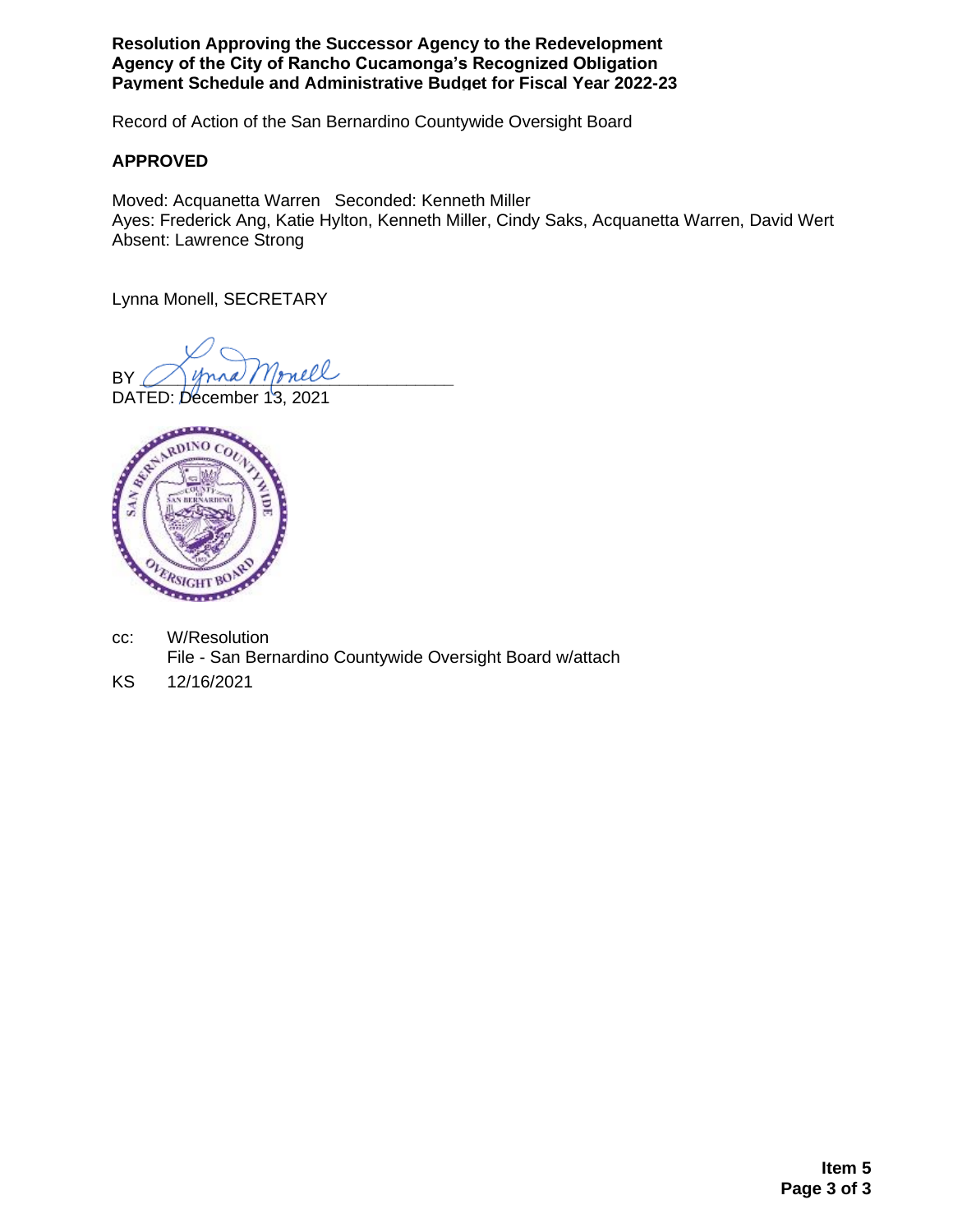#### **RESOLUTION NO. 2021-37**

#### **RESOLUTION OF THE SAN BERNARDINO COUNTYWIDE OVERSIGHT BOARD ADOPTING THE SUCCESSOR AGENCY TO THE** REDEVELOPMENT AGENCY OF THE CITY OF RANCHO **CUCAMONGA'S RECOGNIZED OBLIGATION PAYMENT SCHEDULE** AND ADMINISTRATIVE BUDGET FOR FISCAL YEAR 2022-23

On Monday, December 13, 2021 on motion of San Bernardino Countywide Oversight Board Member Warren, duly seconded by San Bernardino Countywide Oversight Board Member Miller and carried, the following resolution is adopted by the San Bernardino Countywide Oversight Board, State of California.

WHEREAS, California Health and Safety Code Section (HSC) 34179(e) requires all action items of the San Bernardino Countywide Oversight Board be accomplished by resolution; and

WHEREAS, HSC 34177 requires the San Bernardino Countywide Oversight Board to approve the Recognized Obligation Payment Schedule (ROPS) and administrative budget; and

WHEREAS, pursuant to HSC 34177(o), the deadline for submitting the ROPS for Fiscal Year 2022-23 to the Department of Finance is February 1, 2022.

NOW, THEREFORE, the San Bernardino Countywide Oversight Board hereby resolves, determines and orders as follows:

Section 1. The foregoing recitals are true and correct.

Section 2. The Successor Agency to the Redevelopment Agency of the City of Rancho Cucamonga's ROPS and administrative budget for Fiscal Year 2022-23 in the form presented, together with such changes thereto as may be approved by the San Bernardino Countywide Oversight Board, are hereby approved.

Section 3. This resolution shall take effect from and after the date of its passage and adoption.

PASSED AND ADOPTED by the San Bernardino Countywide Oversight Board, State of California, by the following vote:

> AYES: OVERSIGHT BOARD MEMBER: Frederick Ang, Katie Hylton, Kenneth Miller, Cindy Saks, Acquanetta Warren, David Wert

NOES: **OVERSIGHT BOARD MEMBER:** 

ABSENT: **OVERSIGHT BOARD MEMBER: Lawrence Strong** 

\* \* \* \* \*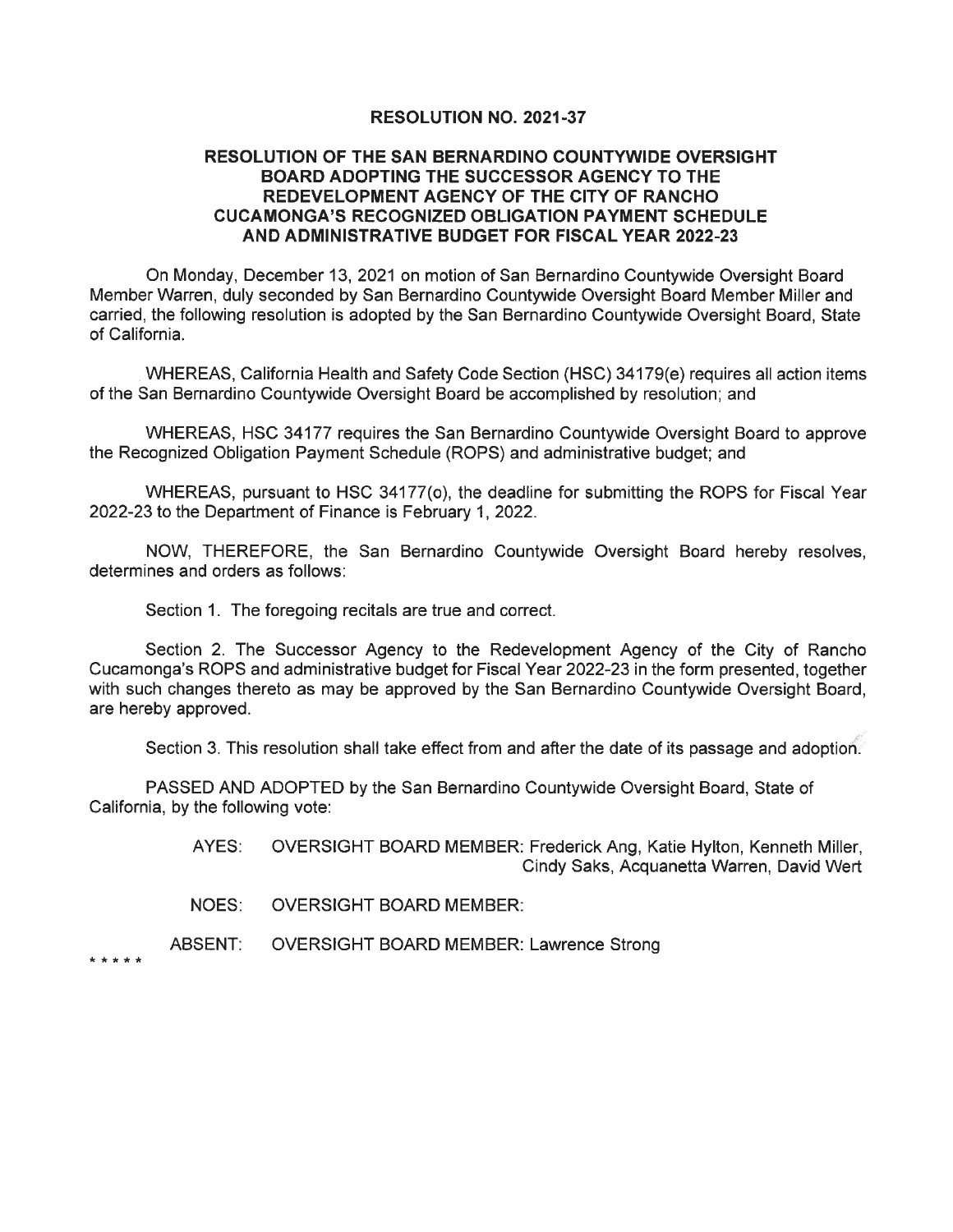STATE OF CALIFORNIA

SS.

 $\mathcal{E}$  $\lambda$ 

 $\lambda$ 

SAN BERNARDINO COUNTY

I, LYNNA MONELL, Secretary to the San Bernardino Countywide Oversight Board, State of California, hereby certify the foregoing to be a full, true and correct copy of the record of the action taken by the Countywide Oversight Board, by vote of the members present, as the same appears in the Official Minutes of said Board at its meeting of, December 13, 2021. #5 KS

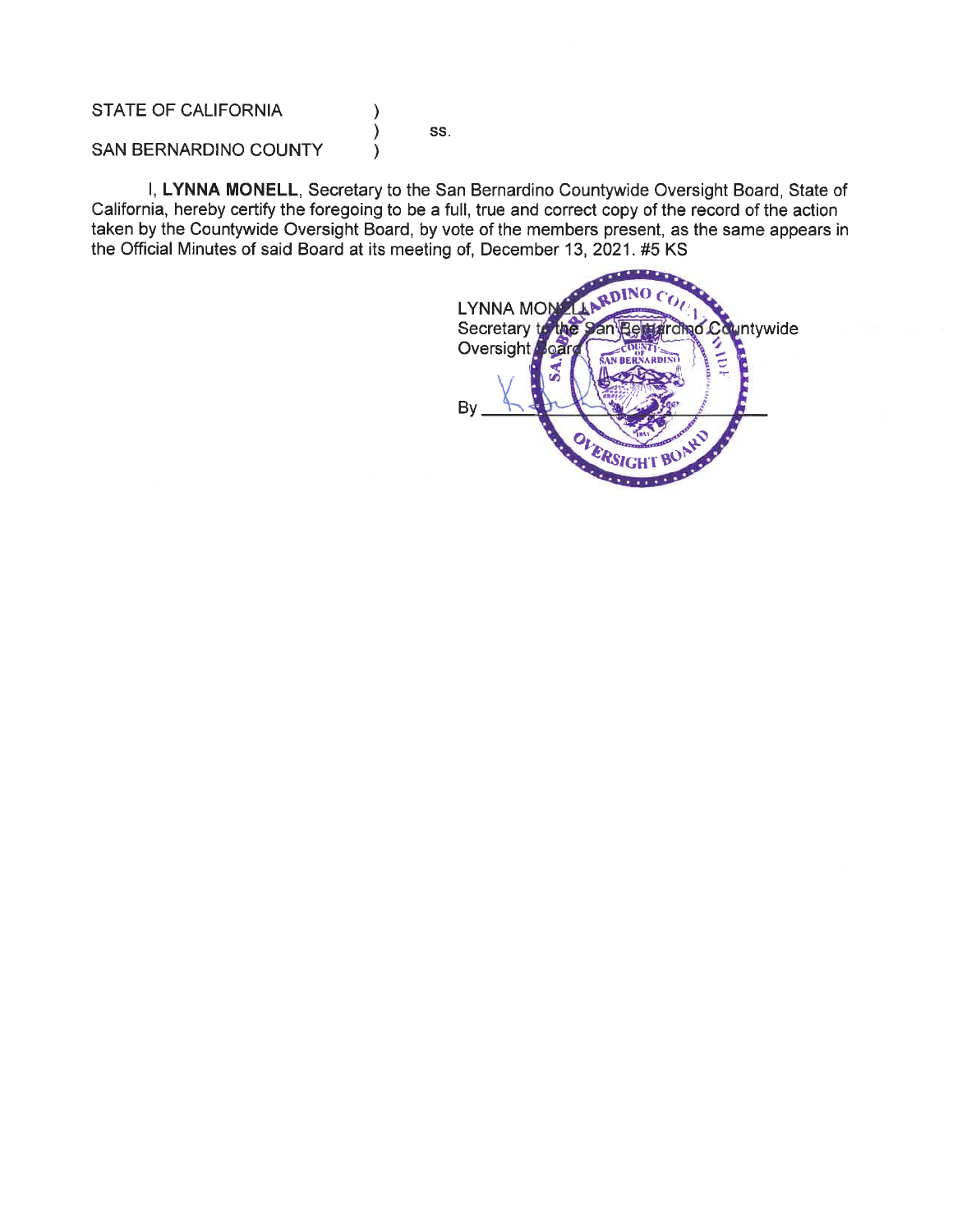## Recognized Obligation Payment Schedule (ROPS 22-23) - Summary Filed for the July 1, 2022 through June 30, 2023 Period

| Rancho Cucamonga<br>Successor Agency: |                             |                                                                            |                                           |    |                 |                                   |                          |    |            |
|---------------------------------------|-----------------------------|----------------------------------------------------------------------------|-------------------------------------------|----|-----------------|-----------------------------------|--------------------------|----|------------|
| County:                               |                             | San Bernardino                                                             |                                           |    |                 |                                   |                          |    |            |
|                                       |                             | Current Period Requested Funding for Enforceable Obligations (ROPS Detail) | <b>22-23 A Total</b><br>(July - December) |    |                 | 22-23 B Total<br>(January - June) | ROPS 22-23 Total         |    |            |
| $\mathbf{A}$                          |                             | Enforceable Obligations Funded as Follows (B+C+D):                         |                                           | S  | $305,314$ \$    |                                   |                          | \$ | 305,314    |
| $\mathsf B$                           | <b>Bond Proceeds</b>        |                                                                            |                                           |    | $\blacksquare$  |                                   | $\overline{\phantom{a}}$ |    |            |
| $\mathsf{C}$                          | Reserve Balance             |                                                                            |                                           |    | $\blacksquare$  |                                   |                          |    |            |
| D                                     | Other Funds                 |                                                                            |                                           |    | 305,314         |                                   |                          |    | 305,314    |
| E.                                    |                             | Redevelopment Property Tax Trust Fund (RPTTF) (F+G):                       |                                           | S. | 21,196,930 \$   |                                   | $6,390,787$ \$           |    | 27,587,717 |
| F.                                    | <b>RPTTF</b>                |                                                                            |                                           |    | 21,071,930      |                                   | 6,265,787                |    | 27,337,717 |
| G                                     | <b>Administrative RPTTF</b> |                                                                            |                                           |    | 125,000         |                                   | 125,000                  |    | 250,000    |
| H                                     |                             | <b>Current Period Enforceable Obligations (A+E):</b>                       |                                           |    | $21,502,244$ \$ |                                   | $6,390,787$ \$           |    | 27,893,031 |
|                                       |                             |                                                                            |                                           |    |                 |                                   |                          |    |            |

Certification of Oversight Board Chairman: Pursuant to Section 34177 (o) of the Health and Safety Code, I hereby certify that the above is a true and accurate Recognized Obligation Payment Schedule for the above named successor agency.

| David Wert | Chairman          |  |
|------------|-------------------|--|
| Name       | Title             |  |
|            | December 13, 2021 |  |
| Signature  | Date              |  |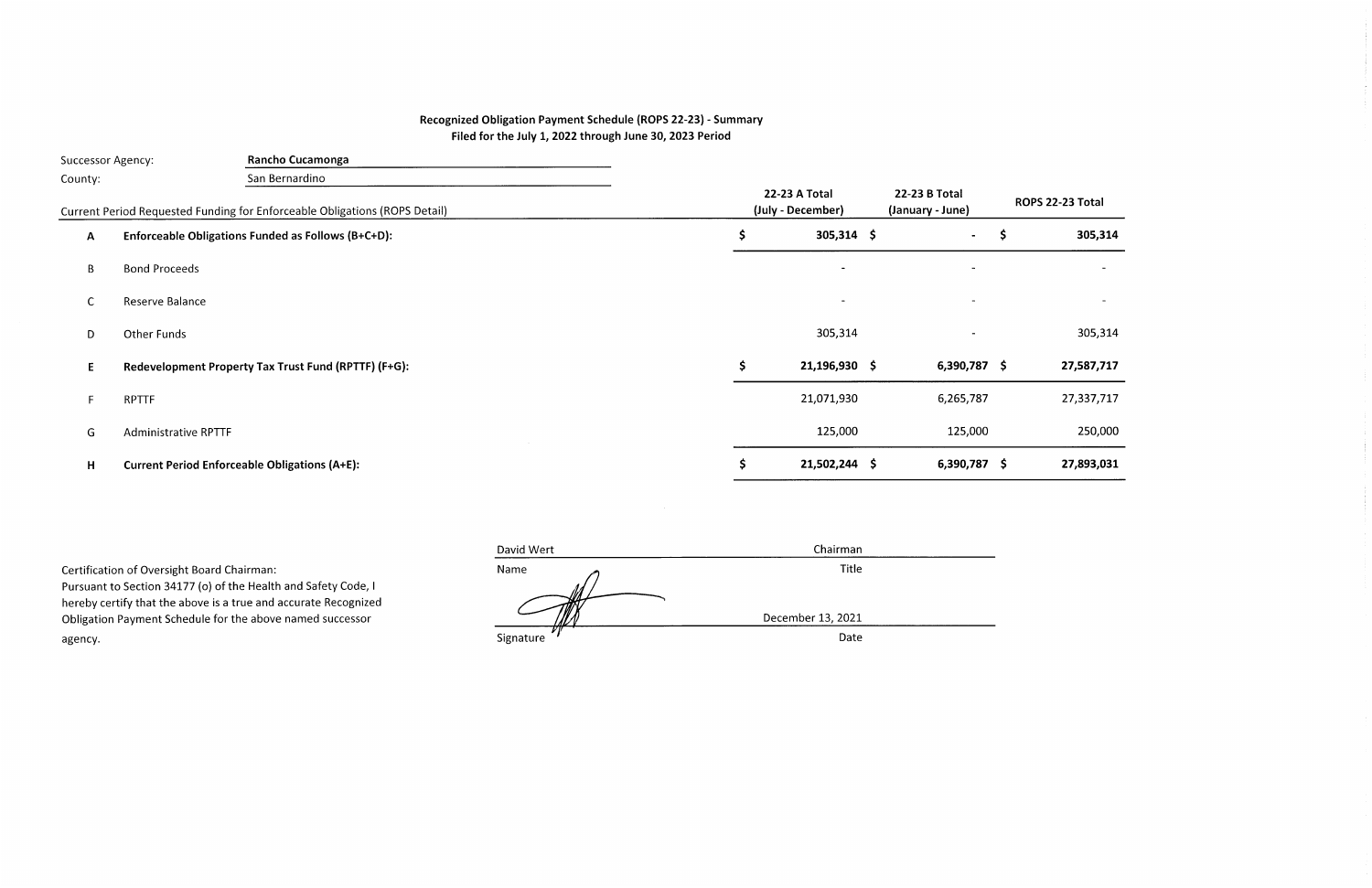|                | Rancho Cucamonga Recognized Obligation Payment Schedule (ROPS 22-23) - ROPS Detail<br>July 1,2022 through June 30, 2023<br>(Report Amounts in Whole Dollars) |                                        |                       |                         |                               |                                                                               |                  |                       |                          |                                    |          |                                              |                          |              |                                                  |                                           |                          |                      |                                                |
|----------------|--------------------------------------------------------------------------------------------------------------------------------------------------------------|----------------------------------------|-----------------------|-------------------------|-------------------------------|-------------------------------------------------------------------------------|------------------|-----------------------|--------------------------|------------------------------------|----------|----------------------------------------------|--------------------------|--------------|--------------------------------------------------|-------------------------------------------|--------------------------|----------------------|------------------------------------------------|
|                |                                                                                                                                                              |                                        |                       |                         |                               |                                                                               |                  |                       | $\overline{\phantom{a}}$ | K.                                 | <b>L</b> | M<br>N<br>$\mathbf{r}$<br>$\mathbf{I}$       | $\circ$<br>$\mathbf{r}$  |              |                                                  |                                           |                          | ᠊᠊                   |                                                |
|                |                                                                                                                                                              |                                        |                       |                         |                               |                                                                               |                  | Total                 |                          |                                    |          | 22-23 A (July - December)                    |                          |              |                                                  |                                           | 22-23 B (January - June) |                      |                                                |
| Item #         | Project Name/Debt Obligation                                                                                                                                 | Obligation Type                        | Contract/Agreement    | Contract/Agreement      | Payee                         | Description/Project Scope                                                     | Project Area     | Outstanding           | Retired                  | <b>ROPS 22-23</b>                  |          | <b>Fund Sources</b>                          |                          |              | 22-23 A                                          | <b>Fund Sources</b>                       |                          |                      | 22-23 B                                        |
|                |                                                                                                                                                              |                                        | <b>Execution Date</b> | <b>Termination Date</b> |                               |                                                                               |                  | Debt or<br>Obligation |                          | Total                              |          | Bond Proceeds Reserve Balance<br>Other Funds | RPTTF                    | Admin RPTTF  | Total                                            | Bond Proceeds Reserve Balance Other Funds |                          | RPTTF<br>Admin RPTTF | Total                                          |
|                |                                                                                                                                                              |                                        |                       |                         |                               |                                                                               |                  |                       |                          |                                    |          |                                              |                          |              |                                                  |                                           |                          |                      |                                                |
|                |                                                                                                                                                              | onds Issued On or                      |                       |                         |                               |                                                                               |                  | \$319,750,524         |                          | $$27,893,031$ \$                   |          |                                              | 305,314 \$ 21,071,930 \$ |              | 125,000 \$ 21,502,244 \$                         | - IS                                      |                          | $6,265,787$ \$       | 125,000 \$ 6,390,787                           |
| $\overline{1}$ | 2007 B TA Bond Series                                                                                                                                        | Before 12/31/10                        | 1/15/2007             | 9/1/2034                | Wells Fargo                   | <b>Tax Allocation Bonds</b>                                                   | Rancho Cucamonga | 70,544,549            | N                        | 6,212,956                          |          | 305,314                                      | 4,368,755                |              | 4,674,069<br>$\hat{\mathbf{z}}$                  |                                           |                          | 1,538,887            | 1,538,887                                      |
| 7              | <b>Bond Trustee Services</b>                                                                                                                                 | ees                                    | 9/1/1999              | 9/1/2034                | Wells Fargo                   | Administration of bond and payme<br>of debt service                           | Rancho Cucamonga | 9,300                 | N                        | 9,300                              |          |                                              | 9,300                    |              | 9,300<br>$\hat{\mathbf{x}}$                      |                                           |                          |                      |                                                |
|                |                                                                                                                                                              |                                        |                       |                         |                               |                                                                               |                  |                       |                          |                                    |          |                                              |                          |              |                                                  |                                           |                          |                      |                                                |
|                | Arbitrage Calcs/Financial                                                                                                                                    |                                        |                       |                         |                               | Preparation of arbitrage calculation,<br>financial disclosures and notices to |                  |                       |                          |                                    |          |                                              |                          |              |                                                  |                                           |                          |                      |                                                |
| 17             | Disclosure/Significant Events Notices Fees                                                                                                                   |                                        | 3/1/2008              | 9/1/2034                |                               | Willdan Financial Services bond holders of significant events                 | Rancho Cucamonga | 5,150                 | N                        | 5,150                              |          |                                              | 1,000                    |              | 1,000                                            |                                           |                          | 4,150                | 4,150                                          |
| 42             | NHDC Pledge Payments                                                                                                                                         | Third-Party Loans                      | 9/1/2002              | 3/1/2026                |                               | BNY Mellon Trust Comp Northtown Debt Service Fund                             | Rancho Cucamonga | 5,600,000             | N                        | 1,400,000                          |          |                                              | 700,000                  |              | $\mathbf{s}$<br>700,000                          |                                           |                          | 700,000              | 700,000                                        |
|                |                                                                                                                                                              |                                        |                       |                         |                               | ayment for affordable housing rehab                                           |                  |                       |                          |                                    |          |                                              |                          |              |                                                  |                                           |                          |                      |                                                |
| 48             | SoCal CHFA Loan Payment                                                                                                                                      | Third-Party Loans<br>usiness incentive | 8/1/1994              | 1/1/2026                | CHFA<br>Bass Pro Shops/Forest |                                                                               | Rancho Cucamonga | 1,526,400             | N                        | 339,200                            |          |                                              | 169,600                  |              | 169,600                                          |                                           |                          | 169,600              | 169,600                                        |
| 71             | RA-05-021 (Bass Pro)                                                                                                                                         | Agreements                             | 8/1/2005              | 12/1/2034               | City                          | Owner Participation Agreement                                                 | Rancho Cucamonga | 14,300,000            | N                        | 1,100,000                          |          |                                              | 1,100,000                |              | \$ 1,100,000                                     |                                           |                          |                      |                                                |
|                | 95 2014 Tax Allocation Bonds                                                                                                                                 | onds Issued After<br>12/31/10          | 6/26/2014             | 3/1/2032                | Wells Fargo                   | Debt service for refunding bonds                                              | Rancho Cucamonga | 161,286,875           | N                        | 14,723,375                         |          |                                              | 11,838,375               |              | \$11,838,375                                     |                                           |                          | 2,885,000            | 2,885,000                                      |
|                | Successor Agency Admin Fee ROPS                                                                                                                              |                                        |                       |                         | City of Rancho                |                                                                               |                  |                       |                          |                                    |          |                                              |                          |              |                                                  |                                           |                          |                      |                                                |
|                | 102 22/23                                                                                                                                                    | Admin Costs<br>Bonds Issued After      | 7/1/2022              | 6/30/2023               | Cucamonga                     | Allowance provided by AB 26<br>Debt service for refunding bonds of            | Rancho Cucamonga | 250,000               | N                        | 250,000                            |          |                                              |                          | $125,000$ \$ | 125,000                                          |                                           |                          | $125,000$ \$         | 125,000                                        |
|                | 103 2016 Tax Allocation Refunding Bonds                                                                                                                      | 12/31/10                               | 10/5/2016             | /1/2034                 | Wells Fargo                   | 2007A Series from item#1                                                      | Rancho Cucamonga | 66,228,250            | N                        | 3,853,050                          |          |                                              | 2,884,900                |              | 2,884,900                                        |                                           |                          | 968,150              | 968,150                                        |
|                |                                                                                                                                                              |                                        |                       |                         |                               |                                                                               |                  |                       |                          |                                    |          |                                              |                          |              |                                                  |                                           |                          |                      |                                                |
|                |                                                                                                                                                              |                                        |                       |                         |                               |                                                                               |                  |                       |                          | $\sim$<br>$\sim$                   |          |                                              |                          |              | $\sim$<br>$\sim$                                 |                                           |                          |                      | -S<br>$\sim$<br>$\mathsf{S}$<br>$\sim$         |
|                |                                                                                                                                                              |                                        |                       |                         |                               |                                                                               |                  |                       |                          | $\sim$                             |          |                                              |                          |              | $\sim$                                           |                                           |                          |                      | $\sim$                                         |
|                |                                                                                                                                                              |                                        |                       |                         |                               |                                                                               |                  |                       |                          |                                    |          |                                              |                          |              | $\mathcal{S}$<br>$\sim$                          |                                           |                          |                      | $\mathbf{s}$<br>$\sim$                         |
|                |                                                                                                                                                              |                                        |                       |                         |                               |                                                                               |                  |                       |                          | $\sim$                             |          |                                              |                          |              | $\sim$<br>$\sim$                                 |                                           |                          |                      | $\mathbf{s}$<br>$\sim$ $-$                     |
|                |                                                                                                                                                              |                                        |                       |                         |                               |                                                                               |                  |                       |                          | $\sim$<br>$\sim$                   |          |                                              |                          |              | $\sim$<br>$\mathbf{s}$<br>$\sim$                 |                                           |                          |                      | $\mathbf{s}$<br>$\sim$<br>$\sim$               |
|                |                                                                                                                                                              |                                        |                       |                         |                               |                                                                               |                  |                       |                          |                                    |          |                                              |                          |              |                                                  |                                           |                          |                      | $\sim$                                         |
|                |                                                                                                                                                              |                                        |                       |                         |                               |                                                                               |                  |                       |                          | $\sim$                             |          |                                              |                          |              | $\sim$                                           |                                           |                          |                      | $\sim$<br>-SS                                  |
|                |                                                                                                                                                              |                                        |                       |                         |                               |                                                                               |                  |                       |                          | $\sim$                             |          |                                              |                          |              | $\sim$<br>S.                                     |                                           |                          |                      | $\sqrt{s}$<br>$\sim$ $\sim$                    |
|                |                                                                                                                                                              |                                        |                       |                         |                               |                                                                               |                  |                       |                          | $\sim$<br>$\sim$                   |          |                                              |                          |              | $\sim$<br>$\sim$                                 |                                           |                          |                      | $\sim$<br>$\sim$<br>$\sim$                     |
|                |                                                                                                                                                              |                                        |                       |                         |                               |                                                                               |                  |                       |                          | $\sim$                             |          |                                              |                          |              | $\sim$<br>S.                                     |                                           |                          |                      | $\sim$<br>$\mathbf{s}$                         |
|                |                                                                                                                                                              |                                        |                       |                         |                               |                                                                               |                  |                       |                          | $\sim$                             |          |                                              |                          |              | $\sim$                                           |                                           |                          |                      | $\sim$                                         |
|                |                                                                                                                                                              |                                        |                       |                         |                               |                                                                               |                  |                       |                          | $\sim$                             |          |                                              |                          |              | $\sim$                                           |                                           |                          |                      | $\sim$                                         |
|                |                                                                                                                                                              |                                        |                       |                         |                               |                                                                               |                  |                       |                          | $\sim$<br>$\sim$                   |          |                                              |                          |              | $\mathbf{s}$<br>$\sim$<br>$\mathbf{s}$<br>$\sim$ |                                           |                          |                      | l s<br>. .<br>$\sqrt{s}$<br>$\sim$             |
|                |                                                                                                                                                              |                                        |                       |                         |                               |                                                                               |                  |                       |                          | $\sim$                             |          |                                              |                          |              | $\mathbf{s}$<br>$\sim$                           |                                           |                          |                      | $\mathbf{s}$<br>$\sim$                         |
|                |                                                                                                                                                              |                                        |                       |                         |                               |                                                                               |                  |                       |                          | $\sim$                             |          |                                              |                          |              |                                                  |                                           |                          |                      | $\sim$                                         |
|                |                                                                                                                                                              |                                        |                       |                         |                               |                                                                               |                  |                       |                          | $\sim$<br>$\sim$                   |          |                                              |                          |              | $\sim$<br>$\mathbf{s}$<br>$\sim$                 |                                           |                          |                      | $\mathbf{s}$<br>$\sim$<br>$\sqrt{s}$<br>$\sim$ |
|                |                                                                                                                                                              |                                        |                       |                         |                               |                                                                               |                  |                       |                          | $\sim$                             |          |                                              |                          |              | $\mathsf{S}$<br>$\sim$                           |                                           |                          |                      | l s<br>$\sim$ $\sim$                           |
|                |                                                                                                                                                              |                                        |                       |                         |                               |                                                                               |                  |                       |                          | $\overline{\phantom{a}}$           |          |                                              |                          |              |                                                  |                                           |                          |                      | $\sim$                                         |
|                |                                                                                                                                                              |                                        |                       |                         |                               |                                                                               |                  |                       |                          | $\sim$                             |          |                                              |                          |              | $\sim$<br>$\sim$                                 |                                           |                          |                      | <b>College</b><br>$\sim$                       |
|                |                                                                                                                                                              |                                        |                       |                         |                               |                                                                               |                  |                       |                          | $\sim$<br>$\sim$                   |          |                                              |                          |              | $\sim$                                           |                                           |                          |                      | $\sim$<br>$\mathsf{S}$<br>$\sim$ 100 $\sim$    |
|                |                                                                                                                                                              |                                        |                       |                         |                               |                                                                               |                  |                       |                          | $\sim$                             |          |                                              |                          |              |                                                  |                                           |                          |                      | $\mathbf{s}$<br>$\sim$                         |
|                |                                                                                                                                                              |                                        |                       |                         |                               |                                                                               |                  |                       |                          | $\sim$                             |          |                                              |                          |              | $\sim$<br>$\sim$                                 |                                           |                          |                      | l s<br>$\sim 10^{-1}$                          |
|                |                                                                                                                                                              |                                        |                       |                         |                               |                                                                               |                  |                       |                          | $\sim$                             |          |                                              |                          |              |                                                  |                                           |                          |                      |                                                |
|                |                                                                                                                                                              |                                        |                       |                         |                               |                                                                               |                  |                       |                          | $\sim$                             |          |                                              |                          |              | $\sim$<br>$\mathbf{S}$                           |                                           |                          |                      | $\sim$<br>I S                                  |
|                |                                                                                                                                                              |                                        |                       |                         |                               |                                                                               |                  |                       |                          | $\sim$                             |          |                                              |                          |              | l S<br>$\sim$                                    |                                           |                          |                      | l s<br>$\sim$ $-$                              |
|                |                                                                                                                                                              |                                        |                       |                         |                               |                                                                               |                  |                       |                          | $\sim$                             |          |                                              |                          |              | $\epsilon$                                       |                                           |                          |                      | ÷.<br>$\mathbf{s}$                             |
|                |                                                                                                                                                              |                                        |                       |                         |                               |                                                                               |                  |                       |                          | $\sim$                             |          |                                              |                          |              | $\sim$                                           |                                           |                          |                      | $\sim$<br>IS.<br>$\sim$                        |
|                |                                                                                                                                                              |                                        |                       |                         |                               |                                                                               |                  |                       |                          | $\sim$                             |          |                                              |                          |              | $\sim$                                           |                                           |                          |                      | $\sim$<br>$\mathcal{S}$                        |
|                |                                                                                                                                                              |                                        |                       |                         |                               |                                                                               |                  |                       |                          |                                    |          |                                              |                          |              | $\overline{\phantom{a}}$                         |                                           |                          |                      | $\sim$<br>$\mathbf{s}$                         |
|                |                                                                                                                                                              |                                        |                       |                         |                               |                                                                               |                  |                       |                          | $\sim$                             |          |                                              |                          |              | $\sim$<br>$\sim$                                 |                                           |                          |                      | $\sim$<br>IS.<br>$\sim$<br>$\sim$              |
|                |                                                                                                                                                              |                                        |                       |                         |                               |                                                                               |                  |                       |                          | $\sim$                             |          |                                              |                          |              | $\sim$                                           |                                           |                          |                      | $\sim$<br>$\mathbf{s}$                         |
|                |                                                                                                                                                              |                                        |                       |                         |                               |                                                                               |                  |                       |                          | $\sim$                             |          |                                              |                          |              | $\sim$<br>$\mathbf{s}$                           |                                           |                          |                      | $\sqrt{5}$<br>$\sim$                           |
|                |                                                                                                                                                              |                                        |                       |                         |                               |                                                                               |                  |                       |                          | $\sim$                             |          |                                              |                          |              | $\sim$                                           |                                           |                          |                      | $\sim$                                         |
|                |                                                                                                                                                              |                                        |                       |                         |                               |                                                                               |                  |                       |                          | $\sim$<br>$\sim$                   |          |                                              |                          |              | $\sim$<br>$\mathbf{S}$<br>S.<br>$\sim$           |                                           |                          |                      | $\sim$<br>$\sim$<br>$\mathbf{s}$<br>$\sim$     |
|                |                                                                                                                                                              |                                        |                       |                         |                               |                                                                               |                  |                       |                          | $\sim$                             |          |                                              |                          |              | $\sim$<br>$\mathbf{S}$                           |                                           |                          |                      | l s<br>$\sim$                                  |
|                |                                                                                                                                                              |                                        |                       |                         |                               |                                                                               |                  |                       |                          | $\sim$                             |          |                                              |                          |              | $\sim$                                           |                                           |                          |                      | $\sim$                                         |
|                |                                                                                                                                                              |                                        |                       |                         |                               |                                                                               |                  |                       |                          |                                    |          |                                              |                          |              |                                                  |                                           |                          |                      | $\sim$                                         |
|                |                                                                                                                                                              |                                        |                       |                         |                               |                                                                               |                  |                       |                          | $\sim$<br>$\sim$                   |          |                                              |                          |              | $\sim$<br>$\sim$<br>$\mathbf{s}$                 |                                           |                          |                      | $\sim$<br>I S<br>$\sqrt{s}$<br>$\sim$          |
|                |                                                                                                                                                              |                                        |                       |                         |                               |                                                                               |                  |                       |                          | $\sim$                             |          |                                              |                          |              | $\sim$                                           |                                           |                          |                      | $\sim$<br>-SS                                  |
|                |                                                                                                                                                              |                                        |                       |                         |                               |                                                                               |                  |                       |                          | $\sim$                             |          |                                              |                          |              | $\sim$                                           |                                           |                          |                      | $\sim$<br>$\mathbf{s}$                         |
|                |                                                                                                                                                              |                                        |                       |                         |                               |                                                                               |                  |                       |                          | $\sim$                             |          |                                              |                          |              | $\sim$                                           |                                           |                          |                      | $\sim$<br>$\mathbf{s}$                         |
|                |                                                                                                                                                              |                                        |                       |                         |                               |                                                                               |                  |                       |                          | $\sim$<br>$\overline{\phantom{a}}$ |          |                                              |                          |              | $\sim$<br>$\epsilon$                             |                                           |                          |                      | $\sim$<br>-S<br>$\sim$                         |
|                |                                                                                                                                                              |                                        |                       |                         |                               |                                                                               |                  |                       |                          | $\sim$<br>ΙSΙ                      |          |                                              |                          |              | $\sim$<br>$\sim$                                 |                                           |                          |                      | $\sim$<br>l s                                  |
|                |                                                                                                                                                              |                                        |                       |                         |                               |                                                                               |                  |                       |                          | $\sim$                             |          |                                              |                          |              | $\mathbf{s}$                                     |                                           |                          |                      | ÷.<br>$\sqrt{s}$                               |
|                |                                                                                                                                                              |                                        |                       |                         |                               |                                                                               |                  |                       |                          |                                    |          |                                              |                          |              | \$.<br>$\sim$                                    |                                           |                          |                      | $\mathbf{s}$<br>$\sim$                         |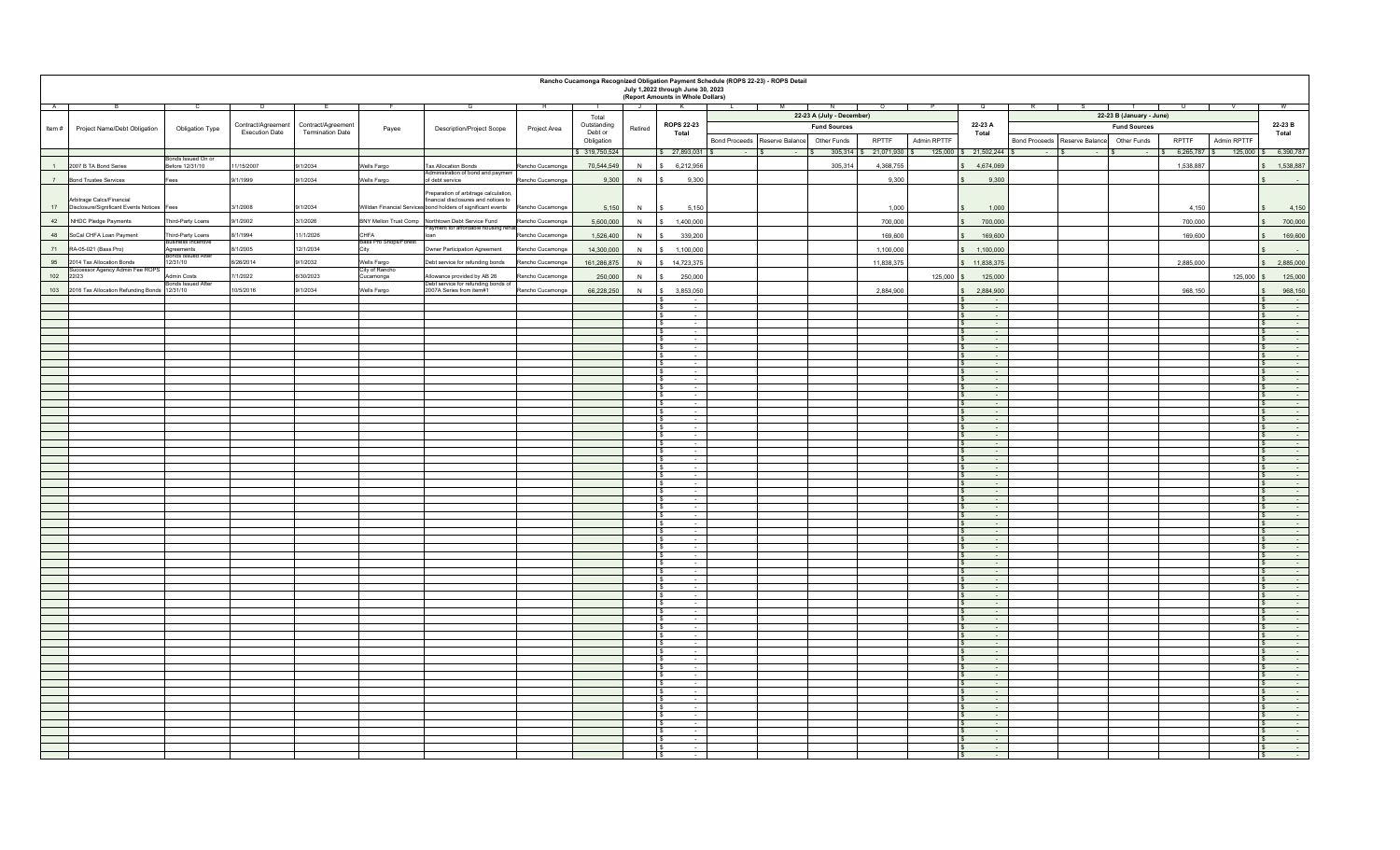## **Rancho Cucamonga Recognized Obligation Payment Schedule (ROPS 22-23) - Report of Cash Balances July 1, 2019 through June 30, 2020 (Report Amounts in Whole Dollars)**

| A | В                                                                                                                                                               | $\mathbf{C}$                          | D                                    | E                                                                            | F.                                 | G                         | н                                                                                                                                                                                 |  |
|---|-----------------------------------------------------------------------------------------------------------------------------------------------------------------|---------------------------------------|--------------------------------------|------------------------------------------------------------------------------|------------------------------------|---------------------------|-----------------------------------------------------------------------------------------------------------------------------------------------------------------------------------|--|
|   |                                                                                                                                                                 |                                       |                                      | <b>Fund Sources</b>                                                          |                                    |                           |                                                                                                                                                                                   |  |
|   |                                                                                                                                                                 |                                       | <b>Bond Proceeds</b>                 | <b>Reserve Balance</b>                                                       | <b>Other Funds</b>                 |                           |                                                                                                                                                                                   |  |
|   | <b>ROPS 19-20 Cash Balances</b><br>$(07/01/19 - 06/30/20)$                                                                                                      | Bonds issued on or<br>before 12/31/10 | Bonds issued on or<br>after 01/01/11 | Prior ROPS RPTTF<br>and Reserve<br>Balances retained for<br>future period(s) | Rent,<br>Grants,<br>Interest, etc. | Non-Admin<br>and<br>Admin | <b>Comments</b>                                                                                                                                                                   |  |
|   |                                                                                                                                                                 |                                       |                                      |                                                                              |                                    |                           |                                                                                                                                                                                   |  |
|   | Beginning Available Cash Balance (Actual 07/01/19)<br>RPTTF amount should exclude "A" period distribution amount                                                | 2,026                                 | 6,554                                | 659,198                                                                      | 610,628                            |                           | E1: \$659,198 ROPS 18/19 PPA for ROPS 21/22;<br>F1: \$610,628 Other Funds retained for ROPS<br>21/22 Line Item#1; and G1: \$1,324,389 ROPS<br>1,324,389 16/17 PPA for ROPS 19/20. |  |
|   | 2 Revenue/Income (Actual 06/30/20)<br>RPTTF amount should tie to the ROPS 19-20 total distribution<br>from the County Auditor-Controller                        | 2,830                                 | 8,629                                |                                                                              | 305,314                            | 26,019,276 Distributed    | F2: \$305,314 Other Funds receipt in FY19/20 and<br>G2: \$26,019,276 ROPS 19/20 Total RPTTF                                                                                       |  |
|   | 3 Expenditures for ROPS 19-20 Enforceable Obligations<br>(Actual 06/30/20)                                                                                      |                                       |                                      |                                                                              |                                    |                           |                                                                                                                                                                                   |  |
|   | 4 Retention of Available Cash Balance (Actual 06/30/20)<br>RPTTF amount retained should only include the amounts<br>distributed as reserve for future period(s) | 2,992<br>1,864                        | 9,021<br>6,162                       | 659,198                                                                      | 610,628                            |                           | 26,833,365 G3:\$26,833,365 ROPS 19/20 actual expenditures<br>E4 and F4: see comment from E1 and F1<br>respectively.                                                               |  |
|   | 5 ROPS 19-20 RPTTF Prior Period Adjustment<br>RPTTF amount should tie to the Agency's ROPS 19-20 PPA<br>form submitted to the CAC                               |                                       |                                      | No entry required                                                            |                                    |                           | 510,300 G5: \$510,300 ROPS 19/20 PPA                                                                                                                                              |  |
| 6 | Ending Actual Available Cash Balance (06/30/20)<br>C to F = $(1 + 2 - 3 - 4)$ , G = $(1 + 2 - 3 - 4 - 5)$                                                       | Ŝ.                                    | $0$   \$                             | $0$   \$<br>$0$   \$                                                         | $305,314$ \\$                      | $\Omega$                  |                                                                                                                                                                                   |  |